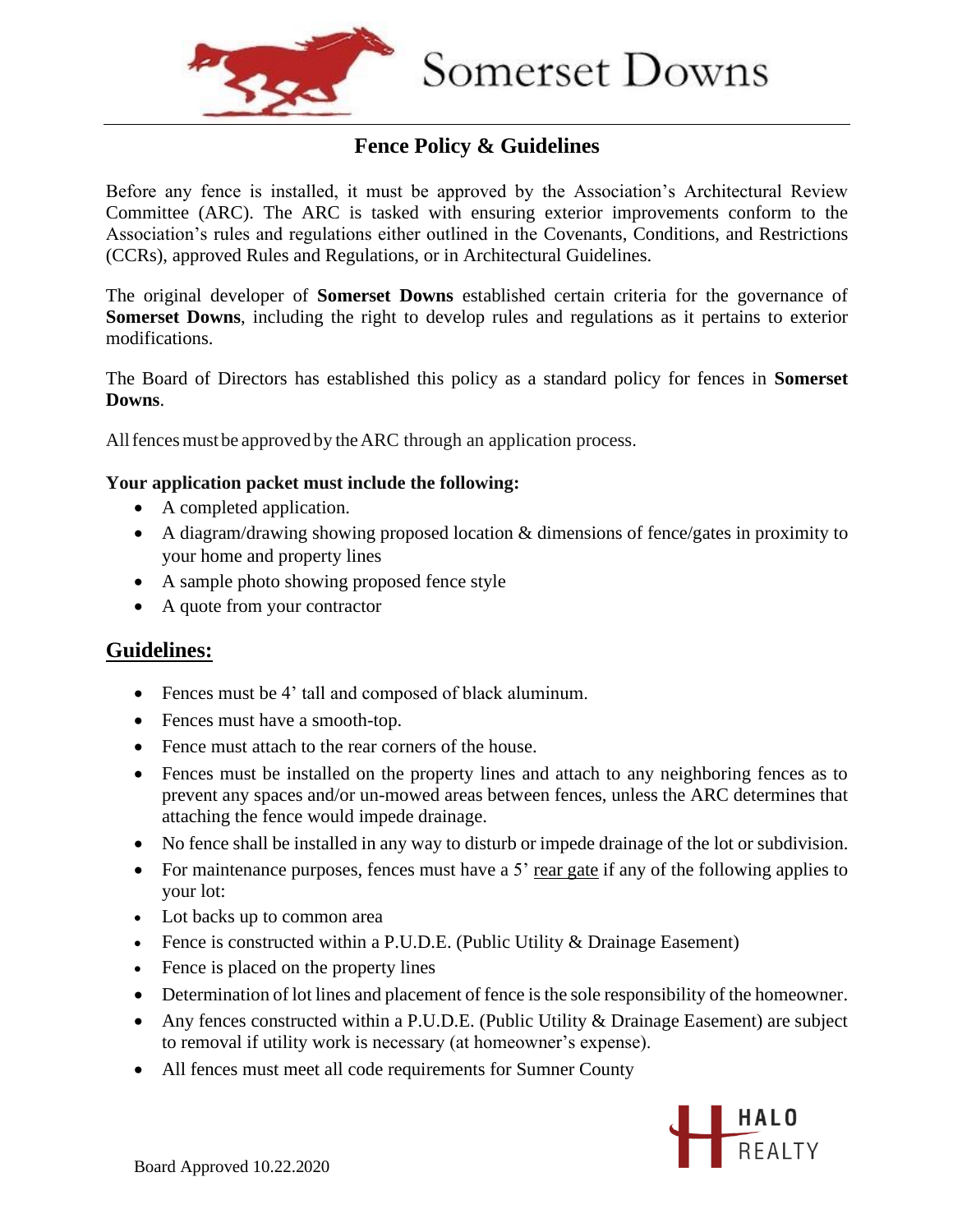

# **Fence Policy & Guidelines**

- It is the responsibility of the homeowner to obtain any required permits.
- All fences and gates must be maintained in good condition.

# **Fence Style:**

### **Black Aluminum Fence**



### **Brick or Stone Column with Black Aluminum Fence**





Board Approved 10.22.2020